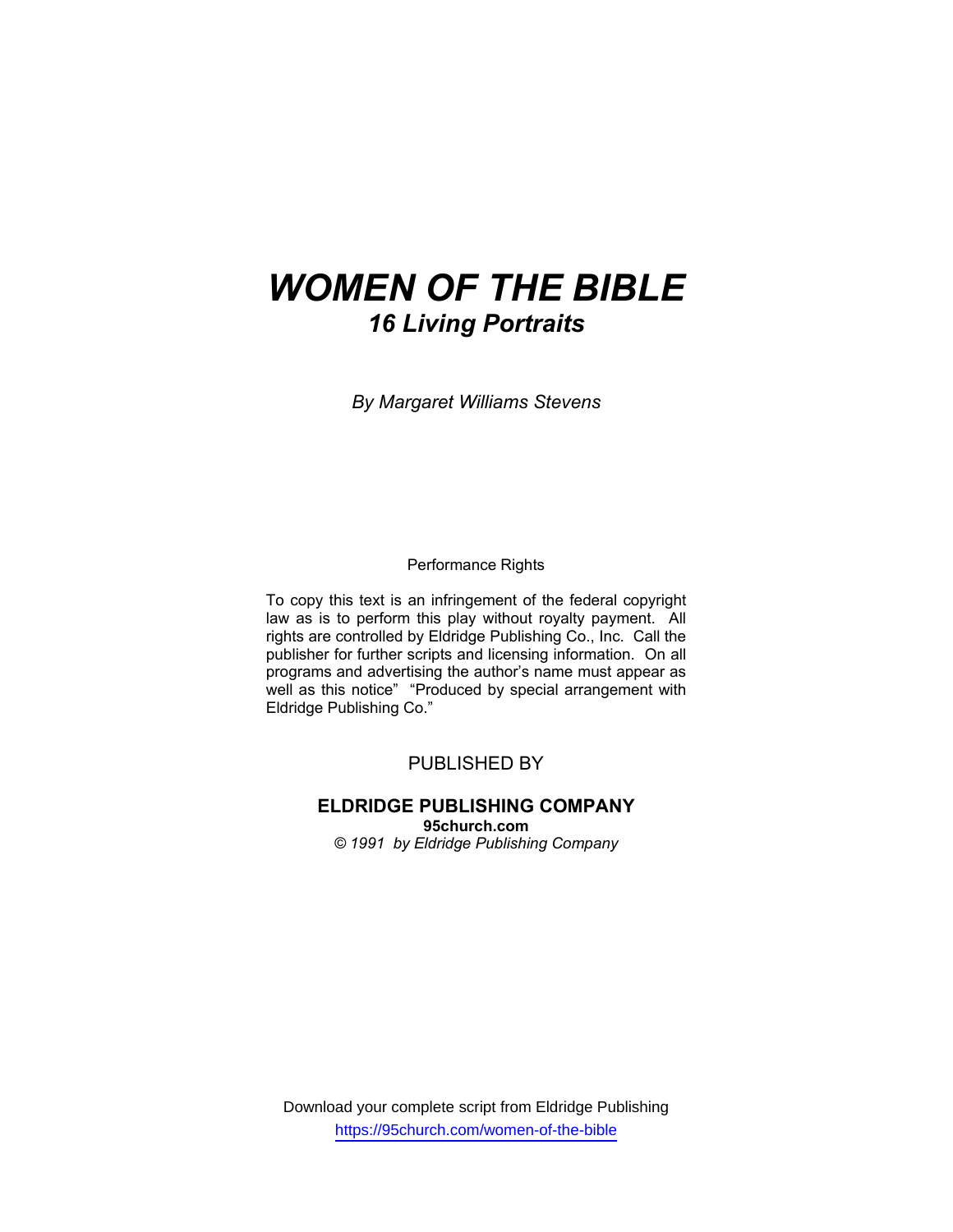## **STORY OF THE PLAY**

There are more than 50 women in the foreground of biblical history; 150 named women in the background, and some 100 nameless women appearing only as daughters, wives, mothers, and widows.

Here are the stories of 16 women who played vital roles in our religious beginnings. As each Biblical woman steps into a life-sized picture frame, they pose in tableau while a narrator tells her personal story. Lovely to look at and simple to stage with no memorization, this living portraits play makes the women of the Bible very real.

**PLAYING TIME:** 45 minutes.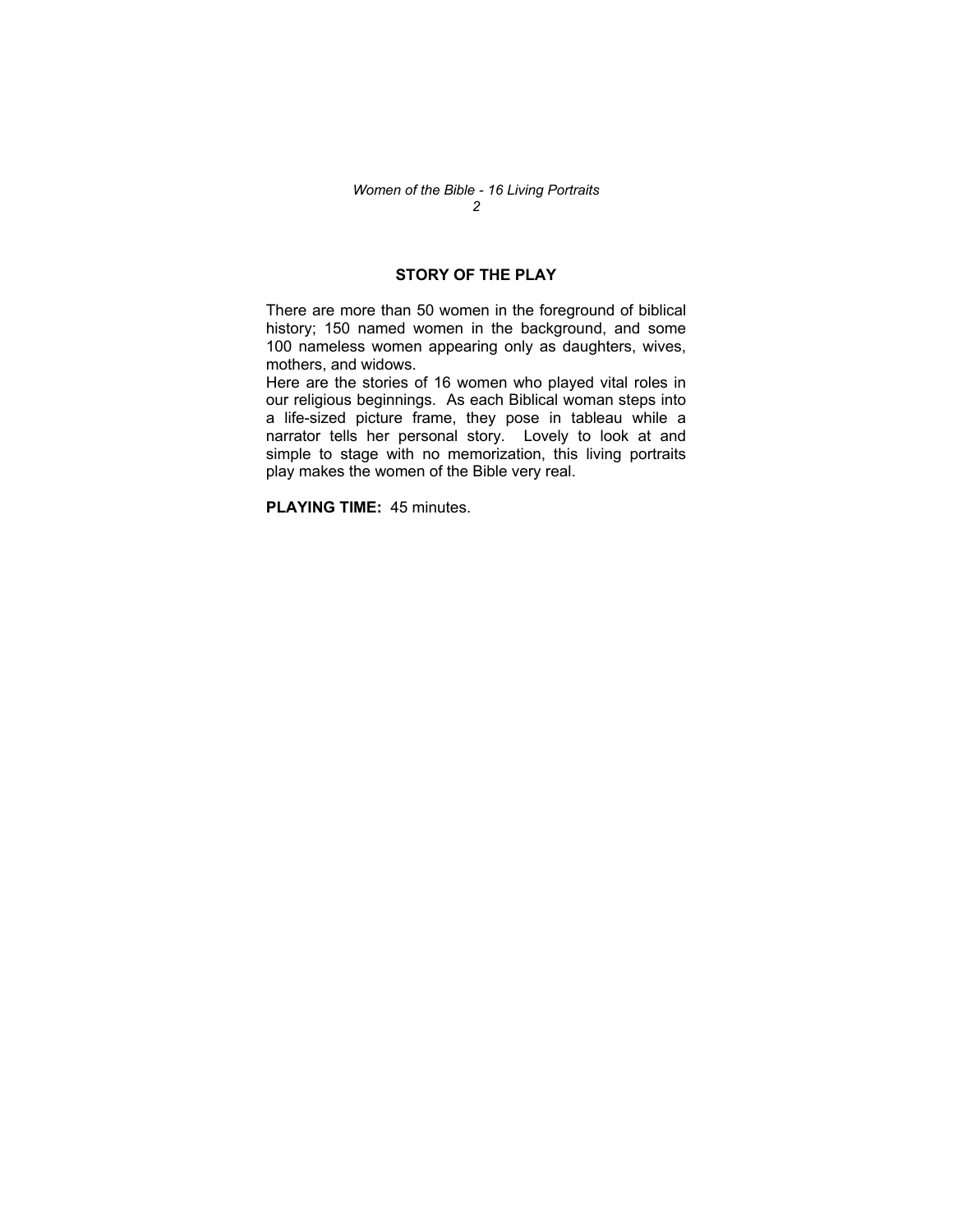#### *Women of the Bible - 16 Living Portraits 3*

## **CAST OF CHARACTERS**

*(Description of characters, costumes, props, and stances are on each portrait page.)* 

Narrator *(Can wear Biblical or modern clothing)* 

Sarah, Abraham's Wife

Rebekah, Isaac's Wife

Rachel and Leah, Daughters of Laban

Jochebed, Mother of Moses

Miriam, Sister of Moses

Jephthah's Daughter

Ruth, Sister of Orpha and Daughter-in-Law of Naomi

Abigail, Nabal's Wife

Esther, The Jewess

Elizabeth, Mother of John the Baptist

Mary and Martha, Friends of Jesus

Samaritan Woman at the Well

Mary Magdalene

Mary, Mother of Jesus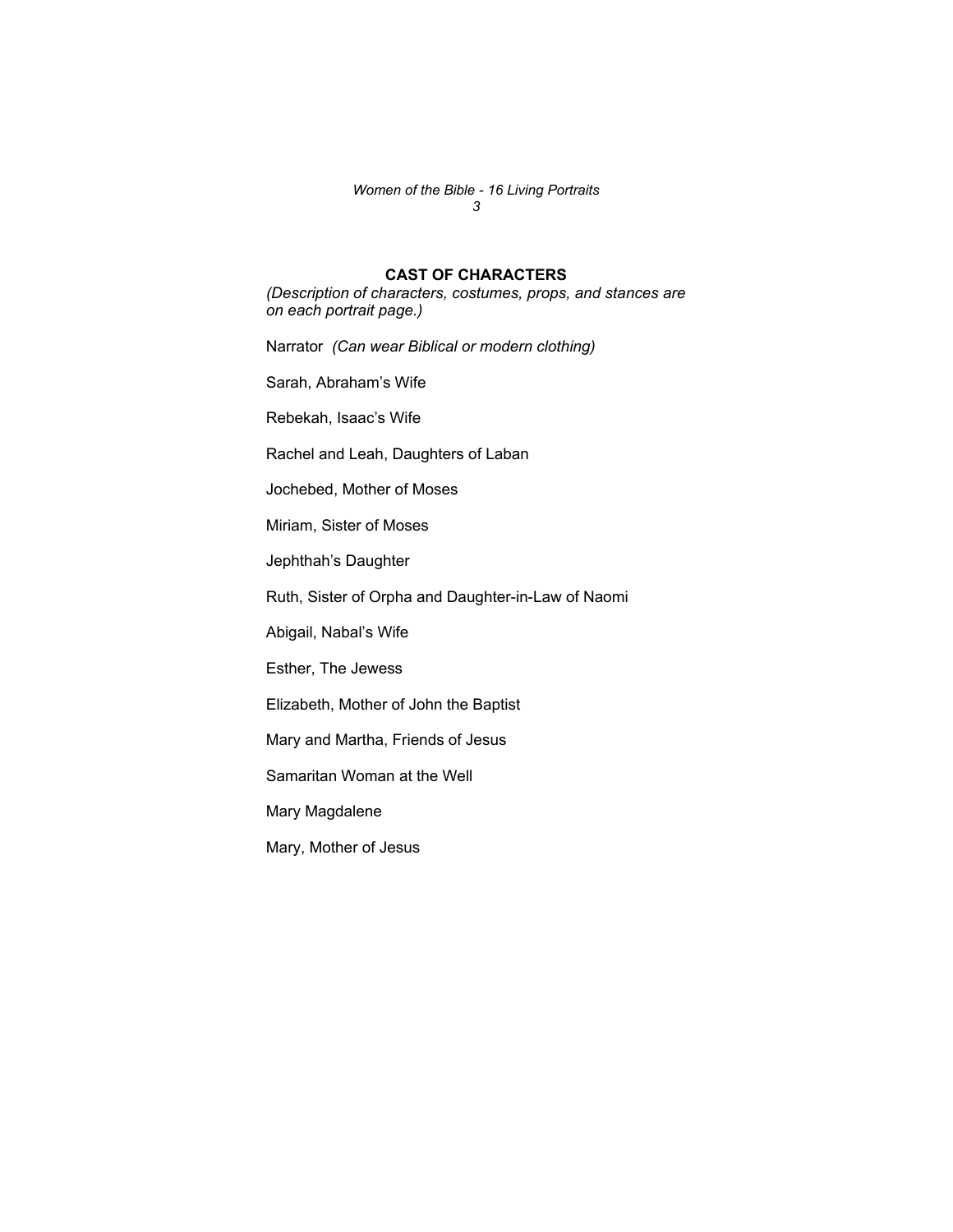### **PRODUCTION NOTES**

#### FOR PICTURE FRAME: Use 2x4's, depth of frame box 4'

 Frame, when finished, will be like a huge black box with skeleton braces across top and down back corners to which the muslin will be affixed. All muslin should be tacked except for edges toward the rear on each side. These will be the entrance and exits spots. One solid piece of black muslin or cotton should be tacked in place across the back of the frame. Should be far enough back so as not to interfere with entrance and exits. This back piece measures 60" wide and 60" long.

 Two strips, 36" wide and 17' long, go up each side, over the top, and down the other side, thus leaving entrance and exits toward the back on both sides.

 Woman can come in from one side, poses, and leave through the other, thus avoiding collision with each other. Any props can be lined up on entrance side in advance because all movement is done in the dark.

 A spotlight above center front and one in one of the frame corners should be sufficient, however one in both front and lower corners can be used if desired. A rheostat to control lighting from low to full spot is best for full effect. Narrator should begin at full light.

 For best effect, add soft music (can be taped) between portrait poses. Total blackout after each page of narration. Women exit and enter as quietly as possible with next in line ready to step in place.

 Timing is essential and operator of lighting, organist, and narrator must virtually work in the dark. Narrator should be off to the side so that nothing conflicts with the beautiful effect of the living portraits. If necessary narrator may use a shielded light.

 Women should be sure they are not wearing any wristwatches or earrings, and unless bottom of frame is high enough to cover feet, no hose or shoes. Sandals with straps may be appropriate, nothing elaborate.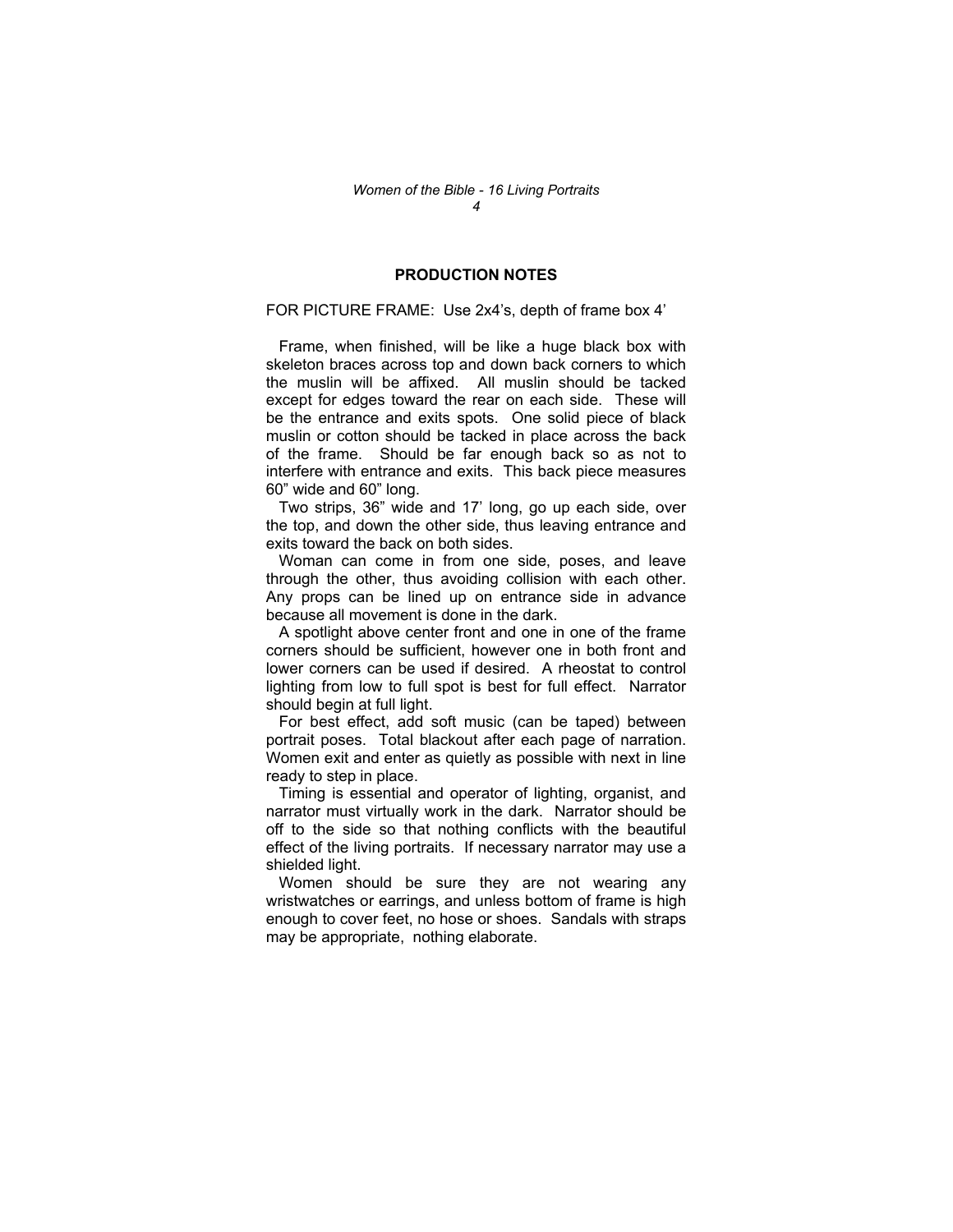## **WOMEN OF THE BIBLE -16 Living Portraits**

*(AT RISE: Soft spot on NARRATOR as she begins.)* 

NARRATOR: "And from the rib, which the Lord God had taken from man, made he a woman." Genesis 2:22 There are more than 50 women in the foreground of Biblical history; some 150 named women in the background, and 100 other, nameless women, the latter appearing only as daughters, wives, mothers, and widows.

*(Stage dark while SARAH takes her place in the frame. Soft MUSIC background, offstage.)* 

**DESCRIPTION of SARAH:** Older woman, strong but pleasing features, auburn hair in braid around head. Multicolored flowing robes, veil which partially hides her face. **PROPS/STANCE:** Kneels on pillow, side view face uplifted in prayerful attitude.

*(Shielded LIGHT to read, rheostat up gradually on SARAH.)* 

## **SARAH**

And God said thus to Abraham, "Go from thine own … thy native land, Unto a land that I will show, And make of thee a nation great."

And so it was, in their late years, That Abraham and Sarah chose The wanderings, nomadic life, Far from the country of their birth.

And Sarah, praying for a son, Did bear a child in her old age. And Isaac grew in stature strong, And with a deepening love of God.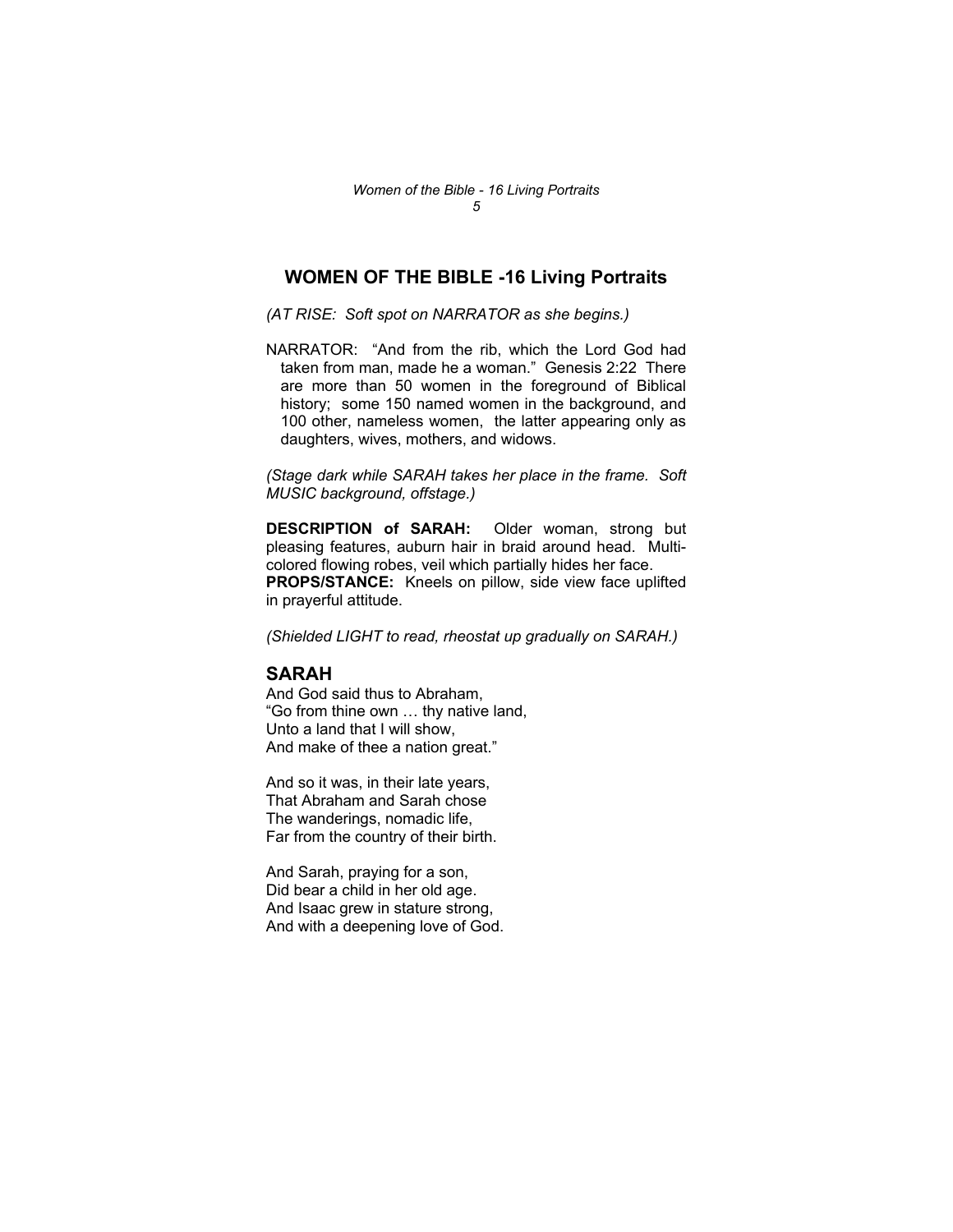#### *Women of the Bible - 16 Living Portraits 6*

His faith withstood the knowledge that He was to be a sacrifice. Brave Sarah watched her loved ones go Devoutly trying to accept The bitter loss of her small son.

The Lord spared Abraham his grief, And to the altar sent a ram. The Mother of the Nations wept … In grateful prayer before her God.

*(Rheostat out. SARAH exits. REBEKAH enters.)* 

**DESCRIPTION of REBEKAH:** Dark hair, slightly aquiline nose, firm mouth. Wears delft blue dress with headdress of scarlet and purple. Neckline gold-trimmed to match bracelets, necklace and earring of gold.

**PROPS/STANCE:** Stands facing audience. Holds water jug on shoulder with one hand.

*(Shielded LIGHT to read, rheostat up gradually on REBEKAH.)* 

## **REBEKAH**

Isaac had passed the age of forty And had not yet married. Therefore, Abraham, his father called His servant to him and said, "Go forth with animals and gifts of gold And find thee a suitable wife for my son." Being a prayerful man, the servant beseeched God To send a maiden to the well by the trees One who would give of him to drink, And his camels and sheep also.

And God sent Rebekah of Nahor to draw water, Seeing the servant Rebekah said, "Thou art weary,